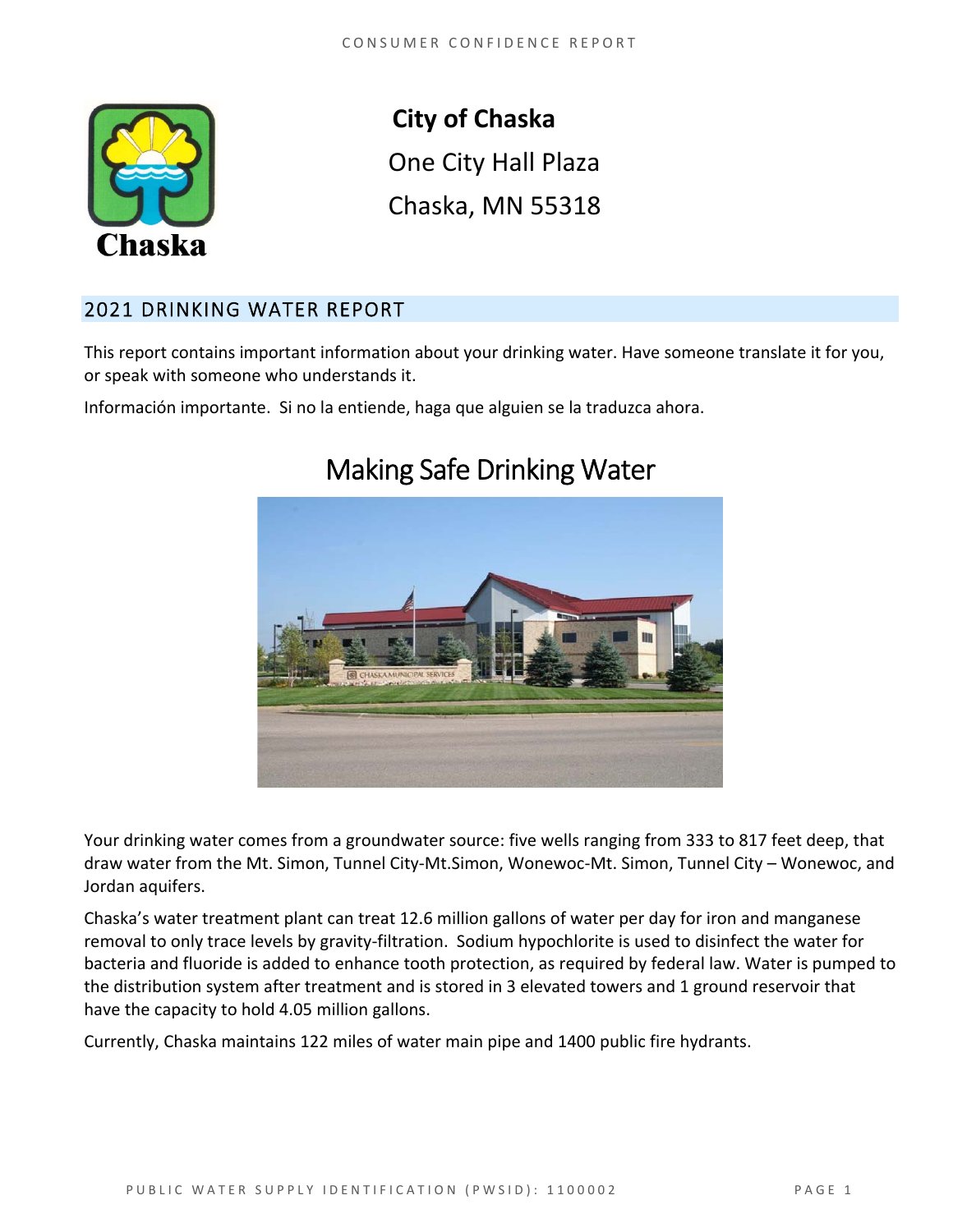Chaska works hard to provide you with safe and reliable drinking water that meets federal and state water quality requirements. The purpose of this report is to provide you with information on your drinking water and how to protect our precious water resources.

Contact Matthew Haefner, Water & Sewer Director, at 952‐448‐4335 or mhaefner@chaskamn.com if you have questions about Chaska's drinking water.

The U.S. Environmental Protection Agency sets safe drinking water standards. These standards limit the amounts of specific contaminants allowed in drinking water. This ensures that tap water is safe to drink for most people. The U.S. Food and Drug Administration regulates the amount of certain contaminants in bottled water. Bottled water must provide the same public health protection as public tap water.

Drinking water, including bottled water, may reasonably be expected to contain at least small amounts of some contaminants. The presence of contaminants does not necessarily indicate that water poses a health risk. More information about contaminants and potential health effects can be obtained by calling the Environmental Protection Agency's Safe Drinking Water Hotline at 1‐800‐426‐4791.

# Chaska Monitoring Results

This report contains our monitoring results from January 1 to December 31, 2021.

We work with the Minnesota Department of Health to test drinking water for more than 100 contaminants. It is not unusual to detect contaminants in small amounts. No water supply is ever completely free of contaminants. Drinking water standards protect Minnesotans from substances that may be harmful to their health.

Learn more by visiting the Minnesota Department of Health's webpage Basics of Monitoring and Testing of Drinking Water in Minnesota (https://www.health.state.mn.us/communities/environment/water/factsheet/sampling.html).

# **How to Read the Water Quality Data Tables**

The tables below show the contaminants we found last year or the most recent time we sampled for that contaminant. They also show the levels of those contaminants and the Environmental Protection Agency's limits. Substances that we tested for but did not find are not included in the tables.

We sample for some contaminants less than once a year because their levels in water are not expected to change from year to year. If we found any of these contaminants the last time we sampled for them, we included them in the tables below with the detection date.

We may have done additional monitoring for contaminants that are not included in the Safe Drinking Water Act. To request a copy of these results, call the Minnesota Department of Health at 651‐201‐4700 or 1‐800‐818‐9318 between 8:00 a.m. and 4:30 p.m., Monday through Friday.

# **Explaining Special Situations for the Highest Result and Average**

Some contaminants are monitored regularly throughout the year and rolling (or moving) annual averages are used to manage compliance. Because of this averaging, there are times where the Range of Detected Test Results for the calendar year is lower than the Highest Average or Highest Single Test Result, because it occurred in the previous calendar year.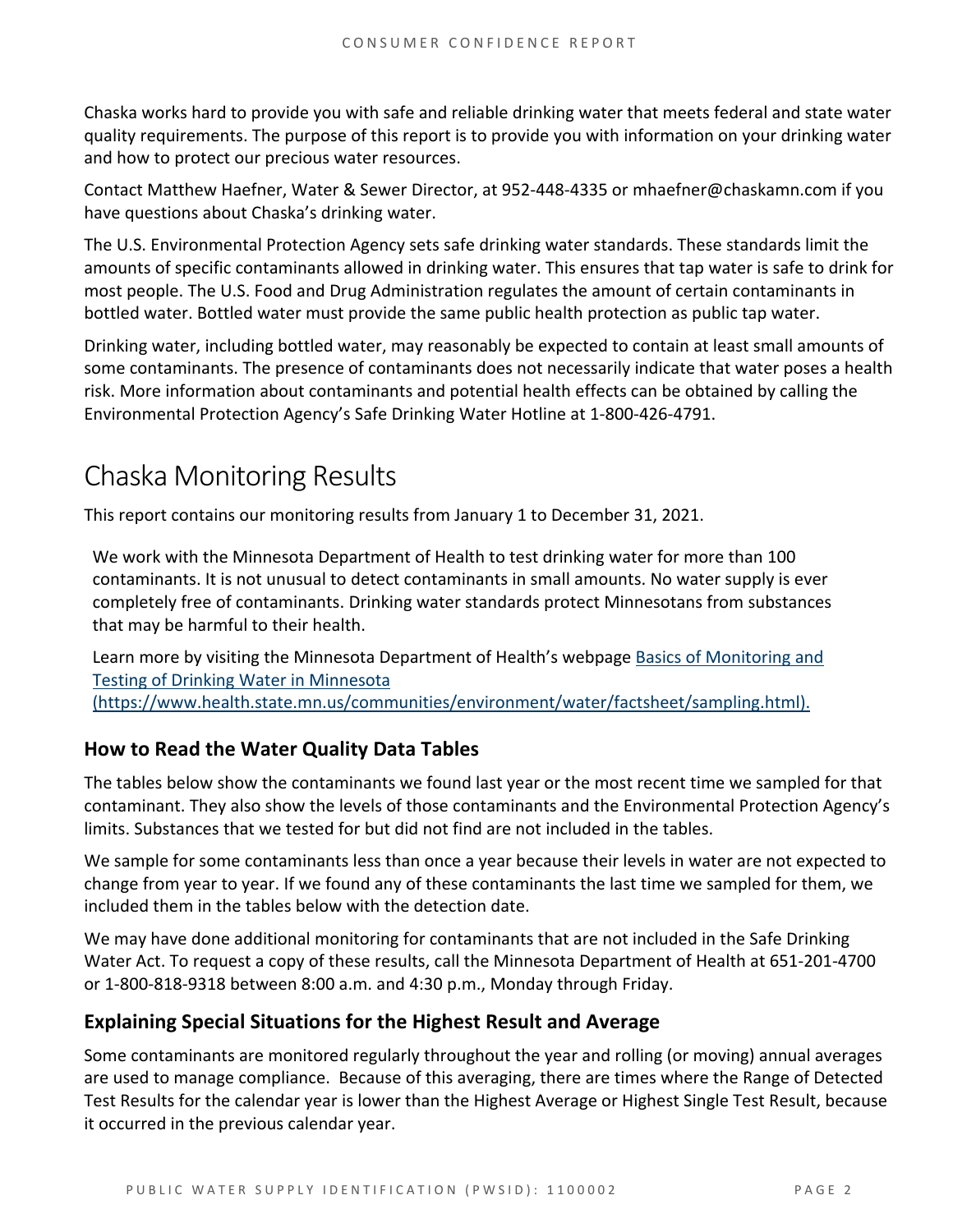# **Definitions**

- other requirements which a water system must follow. **AL (Action Level)**: The concentration of a contaminant which, if exceeded, triggers treatment or
- **EPA:** Environmental Protection Agency
- **MCL (Maximum contaminant level)**: The highest level of a contaminant that is allowed in drinking water. MCLs are set as close to the MCLGs as feasible using the best available treatment technology.
- **MCLG (Maximum contaminant level goal)**: The level of a contaminant in drinking water below which there is no known or expected risk to health. MCLGs allow for a margin of safety.
- **MRDL (Maximum residual disinfectant level):** The highest level of a disinfectant allowed in drinking water. There is convincing evidence that addition of a disinfectant is necessary for control of microbial contaminants.
- **MRDLG (Maximum residual disinfectant level goal)**: The level of a drinking water disinfectant below which there is no known or expected risk to health. MRDLGs do not reflect the benefits of the use of disinfectants to control microbial contaminants.
- **NA (Not applicable)**: Does not apply.
- **pCi/l (picocuries per liter)**: A measure of radioactivity.
- **ppb (parts per billion)**: One part per billion in water is like one drop in one billion drops of water, or about one drop in a swimming pool. ppb is the same as micrograms per liter ( $\mu$ g/l).
- **ppm (parts per million)**: One part per million is like one drop in one million drops of water, or about one cup in a swimming pool. ppm is the same as milligrams per liter (mg/l).
- **PWSID:** Public water system identification.

# **Monitoring Results – Regulated Substances**

| LEAD AND COPPER - Tested at customer taps. |                                              |                                         |                                                   |                                                                             |                  |                                        |
|--------------------------------------------|----------------------------------------------|-----------------------------------------|---------------------------------------------------|-----------------------------------------------------------------------------|------------------|----------------------------------------|
| Contaminant<br>(2019)                      | EPA's<br><b>Action</b><br>Level              | EPA's<br><b>Ideal</b><br>Goal<br>(MCLG) | 90% of<br><b>Results Were</b><br><b>Less Than</b> | <b>Number</b><br><b>of</b><br><b>Homes</b><br>with<br>High<br><b>Levels</b> | <b>Violation</b> | <b>Typical Sources</b>                 |
| Copper<br>(08/14/19)                       | 90% of<br>homes<br>less<br>than $1.3$<br>ppm | 0 ppm                                   | $0.27$ ppm                                        | 0 out of<br>30                                                              | NO               | Corrosion of<br>household<br>plumbing. |
| Lead (08/14/19)                            | 90% of<br>homes<br>less<br>than 15<br>ppb    | 0 ppb                                   | $6.2$ ppb                                         | 2 out of<br>30                                                              | NO               | Corrosion of<br>household<br>plumbing. |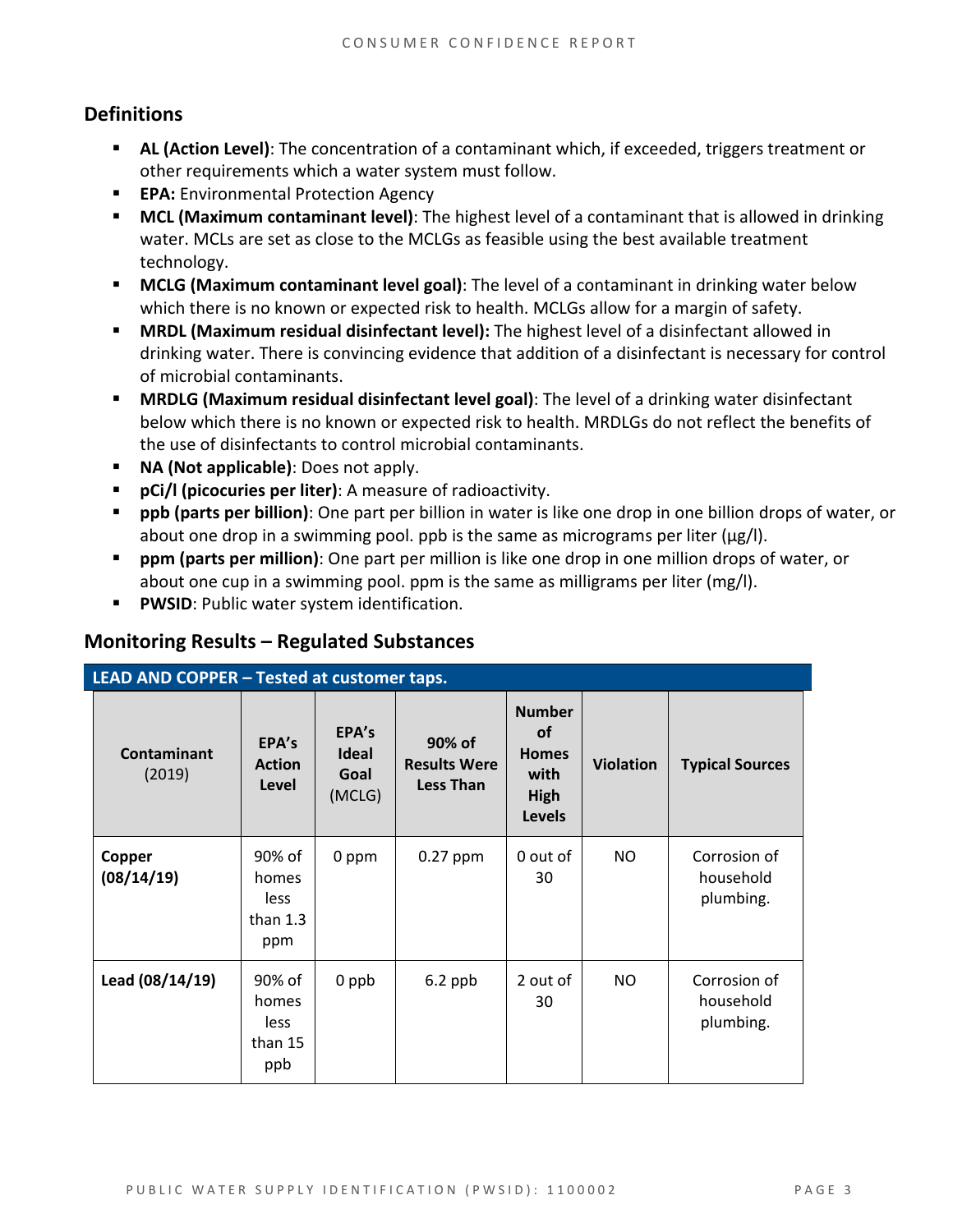| <b>INORGANIC &amp; ORGANIC CONTAMINANTS - Tested in drinking water.</b> |                         |                                         |                                                                                              |                                                                     |                  |                                                                                                                       |
|-------------------------------------------------------------------------|-------------------------|-----------------------------------------|----------------------------------------------------------------------------------------------|---------------------------------------------------------------------|------------------|-----------------------------------------------------------------------------------------------------------------------|
| <b>Contaminant</b><br>(08/14/19)                                        | EPA's<br>Limit<br>(MCL) | EPA's<br><b>Ideal</b><br>Goal<br>(MCLG) | <b>Highest</b><br><b>Average or</b><br><b>Highest</b><br><b>Single Test</b><br><b>Result</b> | <b>Range of</b><br><b>Detected</b><br><b>Test</b><br><b>Results</b> | <b>Violation</b> | <b>Typical Sources</b>                                                                                                |
| <b>Nitrate</b>                                                          | 10.4<br>ppm             | 10 ppm                                  | $0.81$ ppm                                                                                   | $0.00 - 0.81$<br>ppm                                                | <b>NO</b>        | <b>Runoff from</b><br>fertilizer use;<br>Leaching from<br>septic tanks,<br>sewage; Erosion<br>of natural<br>deposits. |
| <b>Barium</b>                                                           | 2 ppm                   | 2 ppm                                   | $0.04$ ppm                                                                                   | N/A                                                                 | No               | Discharge of<br>drilling wastes;<br>Dischare from<br>metal<br>refineries/Erosion<br>of natural deposit                |
| <b>Combined Radium</b><br>(08/14/19)                                    | 5.4 pCi/l               | $0$ pCi/l                               | $1.1$ pCi/l                                                                                  | N/A                                                                 | <b>NO</b>        | Erosion of natural<br>deposits.                                                                                       |

| <b>CONTAMINANTS RELATED TO DISINFECTION - Tested in drinking water.</b> |                                        |                                                  |                                                                                    |                                                              |                  |                                                  |
|-------------------------------------------------------------------------|----------------------------------------|--------------------------------------------------|------------------------------------------------------------------------------------|--------------------------------------------------------------|------------------|--------------------------------------------------|
| <b>Substance</b><br>(08/14/19)                                          | <b>EPA's Limit</b><br>(MCL or<br>MRDL) | EPA's<br><b>Ideal Goal</b><br>(MCLG or<br>MRDLG) | <b>Highest</b><br><b>Average or</b><br><b>Highest Single</b><br><b>Test Result</b> | Range of<br><b>Detected</b><br><b>Test</b><br><b>Results</b> | <b>Violation</b> | <b>Typical Sources</b>                           |
| <b>Total</b><br><b>Trihalomethanes</b><br>(TTHMs)                       | 80 ppb                                 | N/A                                              | $42.8$ ppb                                                                         | 22.900-<br>42.80<br>ppb                                      | NO.              | By-product of<br>drinking water<br>disinfection. |
| <b>Total Chlorine</b>                                                   | $4.0$ ppm                              | $4.0$ ppm                                        | $0.69$ ppm                                                                         | $0.52 -$<br>$0.80$ ppm                                       | NO.              | Water additive used<br>to control microbes.      |
| <b>Total Haloacetic</b><br>Acids (HAA)                                  | 60 ppb                                 | N/A                                              | 8 ppb                                                                              | $3.80 -$<br>$8.00$ ppb                                       | NO.              | By-product of<br>drinking water<br>disinfection. |

Total HAA refers to HAA5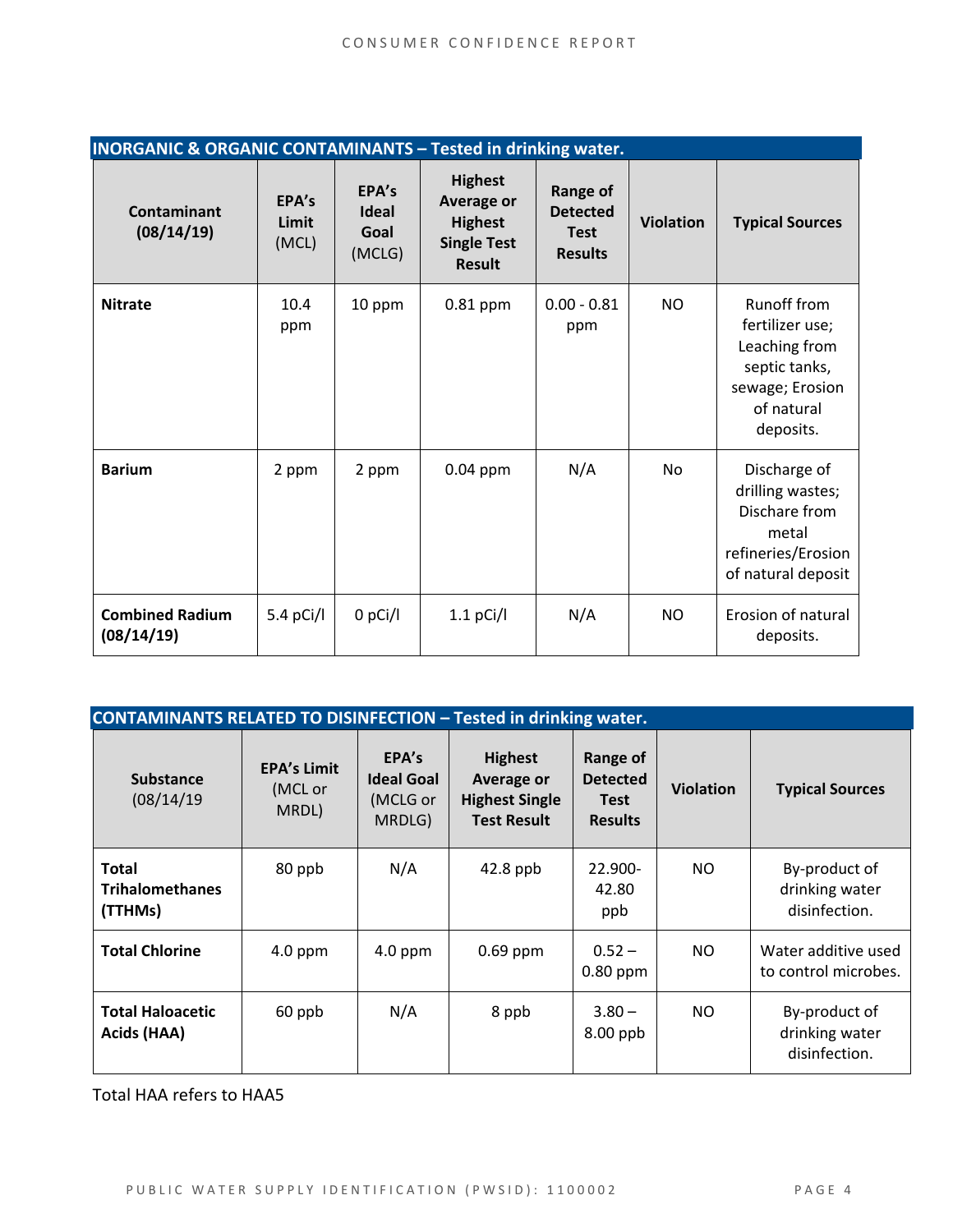# Learn More about Your Drinking Water

# **Drinking Water Sources**

Minnesota's primary drinking water sources are groundwater and surface water. Groundwater is the water found in aquifers beneath the surface of the land. Groundwater supplies 75 percent of Minnesota's drinking water. Surface water is the water in lakes, rivers, and streams above the surface of the land. Surface water supplies 25 percent of Minnesota's drinking water.

Contaminants can get in drinking water sources from the natural environment and from people's daily activities. There are five main types of contaminants in drinking water sources.

- **Microbial contaminants,** such as viruses, bacteria, and parasites. Sources include sewage treatment plants, septic systems, agricultural livestock operations, pets, and wildlife.
- **Inorganic contaminants** include salts and metals from natural sources (e.g. rock and soil), oil and gas production, mining and farming operations, urban stormwater runoff, and wastewater discharges.
- **Pesticides and herbicides** are chemicals used to reduce or kill unwanted plants and pests. Sources include agriculture, urban stormwater runoff, and commercial and residential properties.
- **Organic chemical contaminants** include synthetic and volatile organic compounds. Sources include industrial processes and petroleum production, gas stations, urban stormwater runoff, and septic systems.
- **Radioactive contaminants** such as radium, thorium, and uranium isotopes come from natural sources (e.g. radon gas from soils and rock), mining operations, and oil and gas production.

The Minnesota Department of Health provides information about your drinking water source(s) in a source water assessment, including:

- How Chaska is protecting your drinking water source(s);
- Nearby threats to your drinking water sources;
- How easily water and pollution can move from the surface of the land into drinking water sources, based on natural geology and the way wells are constructed.

Find your source water assessment at Source Water Assessments

(https://www.health.state.mn.us/communities/environment/water/swp/swa) or call 651‐201‐4700 or 1‐ 800‐818‐9318 between 8:00 a.m. and 4:30 p.m., Monday through Friday.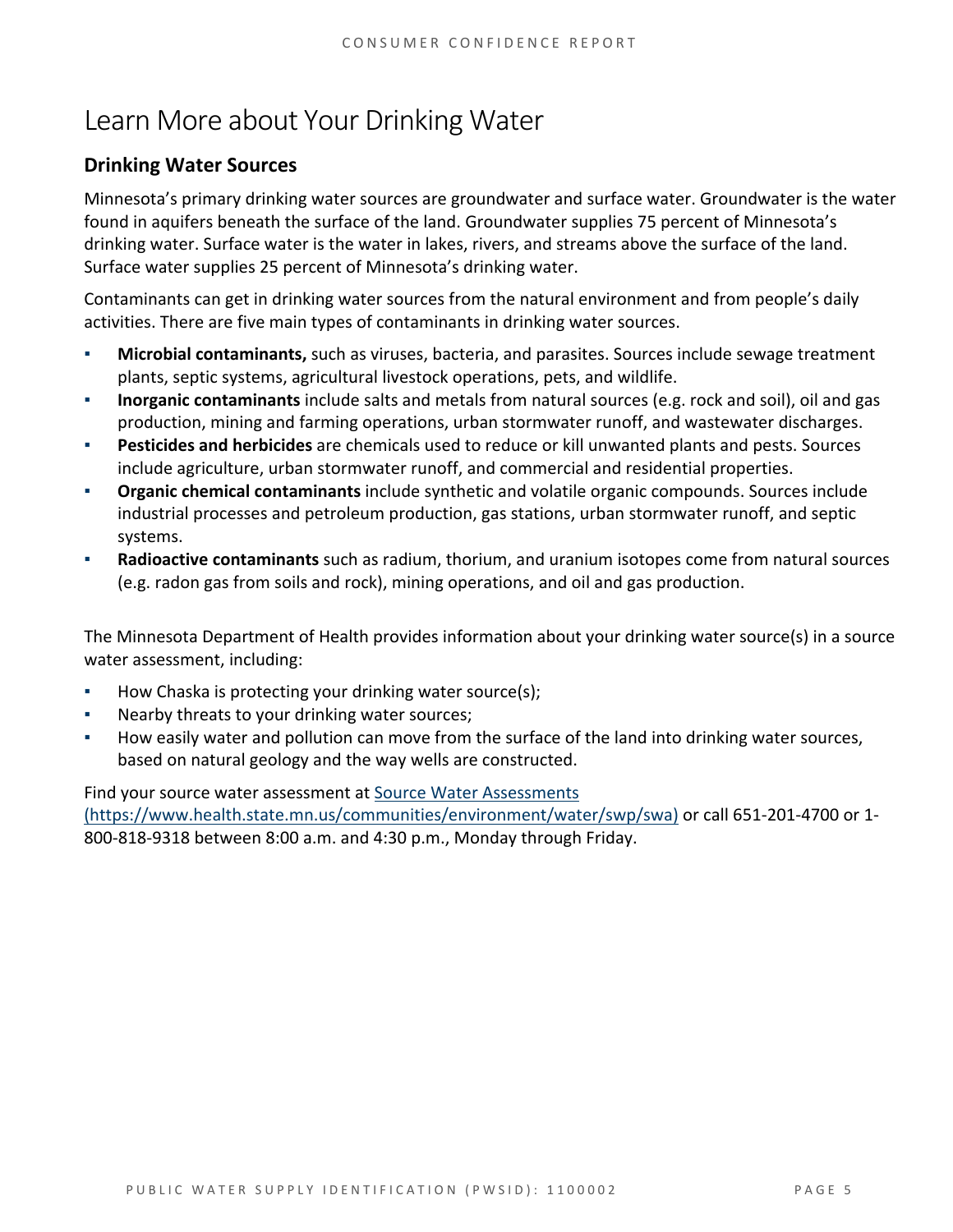| <b>OTHER SUBSTANCES - Tested in drinking water.</b> |                         |                                      |                                                                   |                                                              |                  |                                                                                        |
|-----------------------------------------------------|-------------------------|--------------------------------------|-------------------------------------------------------------------|--------------------------------------------------------------|------------------|----------------------------------------------------------------------------------------|
| <b>Substance</b><br>(08/14/19)                      | EPA's<br>Limit<br>(MCL) | EPA's<br><b>Ideal Goal</b><br>(MCLG) | <b>Highest Average or</b><br><b>Highest Single Test</b><br>Result | Range of<br><b>Detected</b><br><b>Test</b><br><b>Results</b> | <b>Violation</b> | <b>Typical</b><br><b>Sources</b>                                                       |
| <b>Fluoride</b>                                     | $4.0$ ppm               | $4.0$ ppm                            | $0.79$ ppm                                                        | $0.53 -$<br>1.40<br>ppm                                      | NO.              | Erosion of<br>natural<br>deposits;<br>Water<br>additive to<br>promote<br>strong teeth. |

Fluoride: If your drinking water fluoride levels are below the optimal concentration range of 0.5 to 0.9 ppm, please talk with your dentist about how you can protect your teeth and your family's teeth from tooth decay and cavities. For more information, visit: MDH Drinking Water Fluoridation (http://www.health.state.mn.us/divs/eh/water/com/fluoride/index.html).

Fluoride is nature's cavity fighter, with small amounts present naturally in many drinking water sources. There is an overwhelming weight of credible, peer‐reviewed, scientific evidence that fluoridation reduces tooth decay and cavities in children and adults, even when there is availability of fluoride from other sources, such as fluoride toothpaste and mouth rinses. Since studies show that optimal fluoride levels in drinking water benefit public health, municipal community water systems adjust the level of fluoride in the water to an optimal concentration between 0.5 to 0.9 parts per million (ppm) to protect your teeth. Fluoride levels below 2.0 ppm are not expected to increase the risk of a cosmetic condition known as enamel fluorosis.

# **Some People Are More Vulnerable to Contaminants in Drinking Water**

Some people may be more vulnerable to contaminants in drinking water than the general population. Immuno‐compromised persons such as persons with cancer undergoing chemotherapy, persons who have undergone organ transplants, people with HIV/AIDS or other immune system disorders, some elderly, and infants can be particularly at risk from infections. The developing fetus and therefore pregnant women may also be more vulnerable to contaminants in drinking water. These people or their caregivers should seek advice about drinking water from their health care providers. EPA/Centers for Disease Control (CDC) guidelines on appropriate means to lessen the risk of infection by *Cryptosporidium* and other microbial contaminants are available from the Safe Drinking Water Hotline at 1‐800‐426‐4791.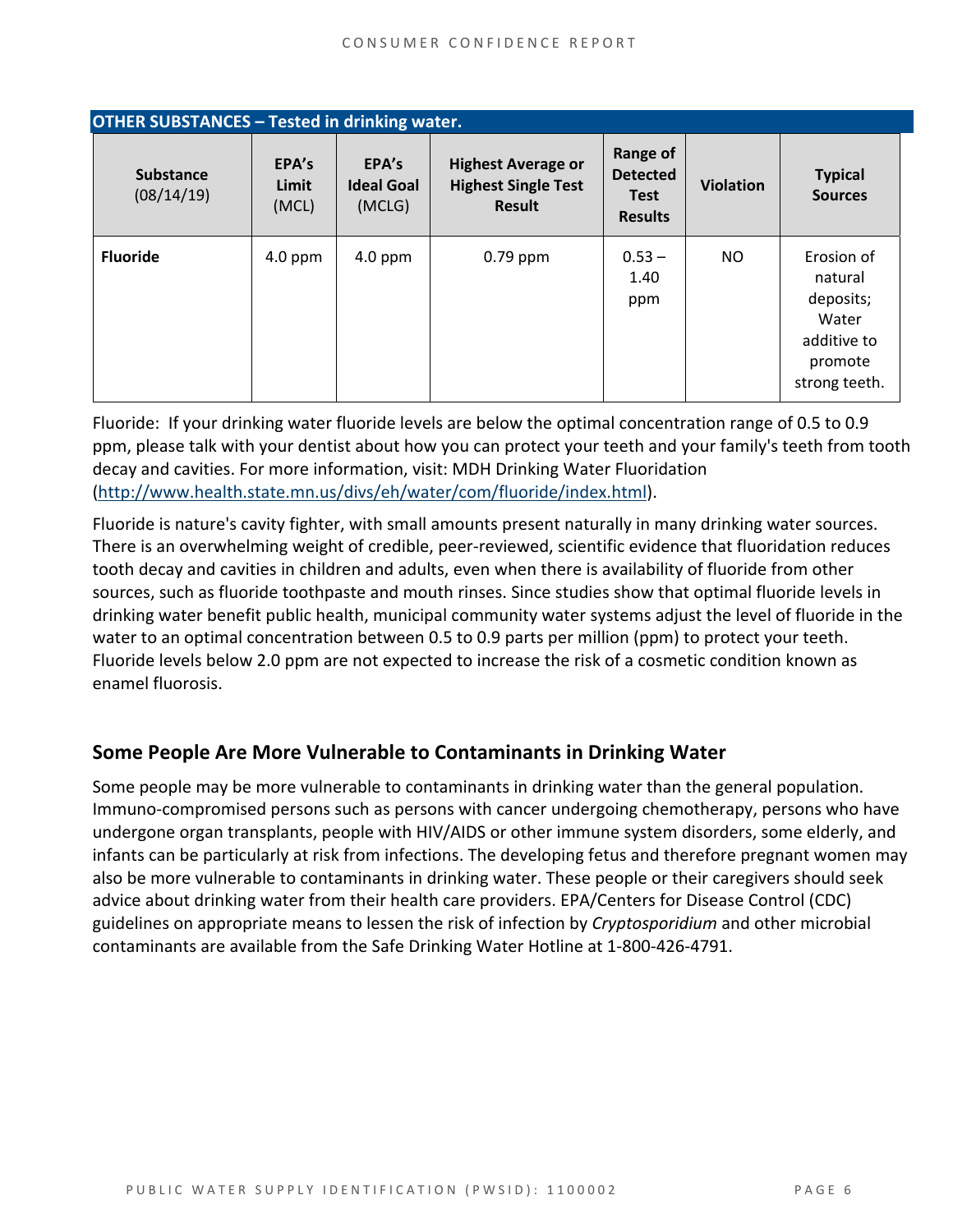# **Monitoring Results – Unregulated Substances**

In addition to testing drinking water for contaminants regulated under the Safe Drinking Water Act, we sometimes also monitor for contaminants that are not regulated. Unregulated contaminants do not have legal limits for drinking water.

Detection alone of a regulated or unregulated contaminant should not cause concern. The meaning of a detection should be determined considering current health effects information. We are often still learning about the health effects, so this information can change over time.

The following table shows the unregulated contaminants we detected last year, as well as human‐health based guidance values for comparison, where available. The comparison values are based only on potential health impacts and do not consider our ability to measure contaminants at very low concentrations or the cost and technology of prevention and/or treatment. They may be set at levels that are costly, challenging, or impossible for water systems to meet (for example, large-scale treatment technology may not exist for a given contaminant).

A person drinking water with a contaminant at or below the comparison value would be at little or no risk for harmful health effects. If the level of a contaminant is above the comparison value, people of a certain age or with special health conditions ‐ like a fetus, infants, children, elderly, and people with impaired immunity – may need to take extra precautions. Because these contaminants are unregulated, EPA and MDH require no particular action based on detection of an unregulated contaminant. We are notifying you of the unregulated contaminants we have detected as a public education opportunity.

More information is available on MDH's A-Z List of Contaminants in Water (https://www.health.state.mn.us/communities/environment/water/contaminants/index.html) and Fourth Unregulated Contaminant Monitoring Rule (UCMR 4) (https://www.health.state.mn.us/communities/environment/water/com/ucmr4.html).

| <b>UNREGULATED CONTAMINANTS - Tested in drinking water.</b> |                         |                                                                          |                                                 |  |  |  |  |
|-------------------------------------------------------------|-------------------------|--------------------------------------------------------------------------|-------------------------------------------------|--|--|--|--|
| Contaminant                                                 | <b>Comparison Value</b> | <b>Highest Average Result</b><br>or Highest Single Test<br><b>Result</b> | <b>Range of Detected Test</b><br><b>Results</b> |  |  |  |  |
| Sodium*                                                     | 20 ppm                  | 29 ppm                                                                   | N/A                                             |  |  |  |  |
| <b>Sulfate</b>                                              | 500 ppm                 | $118$ ppm                                                                | N/A                                             |  |  |  |  |

\*Note that home water softening can increase the level of sodium in your water.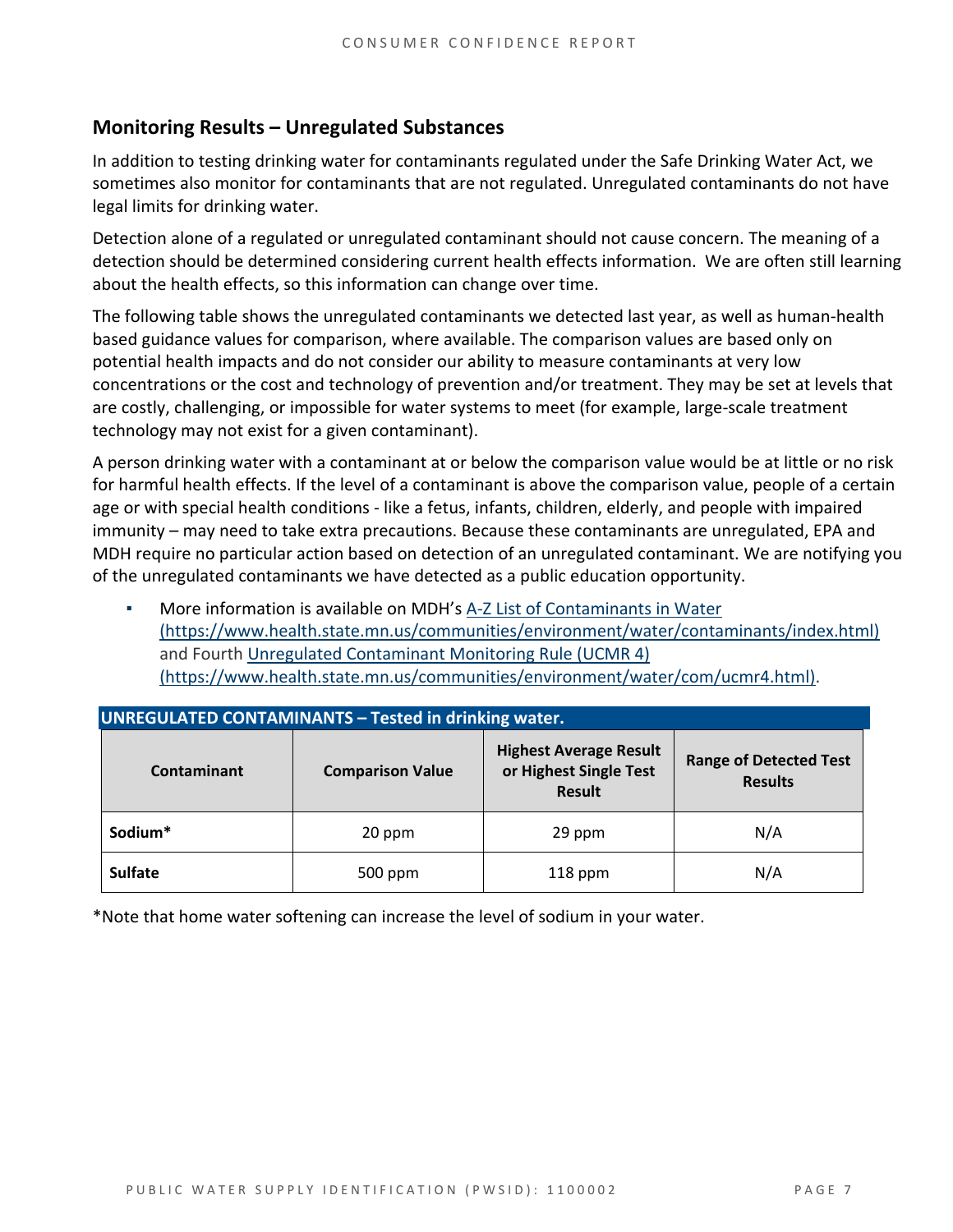### **Lead in Drinking Water**

You may be in contact with lead through paint, water, dust, soil, food, hobbies, or your job. Coming in contact with lead can cause serious health problems for everyone. There is no safe level of lead. Babies, children under six years, and pregnant women are at the highest risk.

Lead is rarely in a drinking water source, but it can get in your drinking water as it passes through lead service lines and your household plumbing system. Chaska provides high quality drinking water, but it cannot control the plumbing materials used in private buildings.

Read below to learn how you can protect yourself from lead in drinking water.

- 1. Let the water run for 30-60 seconds before using it for drinking or cooking if the water has not been turned on in over six hours. If you have a lead service line, you may need to let the water run longer. A service line is the underground pipe that brings water from the main water pipe under the street to your home.
	- ▪ You can find out if you have a lead service line by contacting your public water system, or you can check by following the steps at: https://www.mprnews.org/story/2016/06/24/npr‐ find‐lead‐pipes‐in‐your‐home
	- **•** The only way to know if lead has been reduced by letting it run is to check with a test. If letting the water run does not reduce lead, consider other options to reduce your exposure.
- 2. Use cold water for drinking, making food, and making baby formula. Hot water releases more lead from pipes than cold water.
- 3. **Test your water.** In most cases, letting the water run and using cold water for drinking and cooking should keep lead levels low in your drinking water. If you are still concerned about lead, arrange with a laboratory to test your tap water. Testing your water is important if young children or pregnant women drink your tap water.
	- (https://eldo.web.health.state.mn.us/public/accreditedlabs/labsearch.seam) Contact a Minnesota Department of Health accredited laboratory to get a sample container and instructions on how to submit a sample: Environmental Laboratory Accreditation Program The Minnesota Department of Health can help you understand your test results.
- 4. **Treat your water** if a test shows your water has high levels of lead after you let the water run.
	- Read about water treatment units: Point‐of‐Use Water Treatment Units for Lead Reduction (https://www.health.state.mn.us/communities/environment/water/factsheet/poulead.html)

Learn more:

- **•** Visit Lead in Drinking Water (https://www.health.state.mn.us/communities/environment/water/contaminants/lead.html)
- ▪ Visit Basic Information about Lead in Drinking Water (http://www.epa.gov/safewater/lead)

Call the EPA Safe Drinking Water Hotline at 1‐800‐426‐4791.To learn about how to reduce your contact with lead from sources other than your drinking water, visit Lead Poisoning Prevention: Common Sources (https://www.health.state.mn.us/communities/environment/lead/sources.html).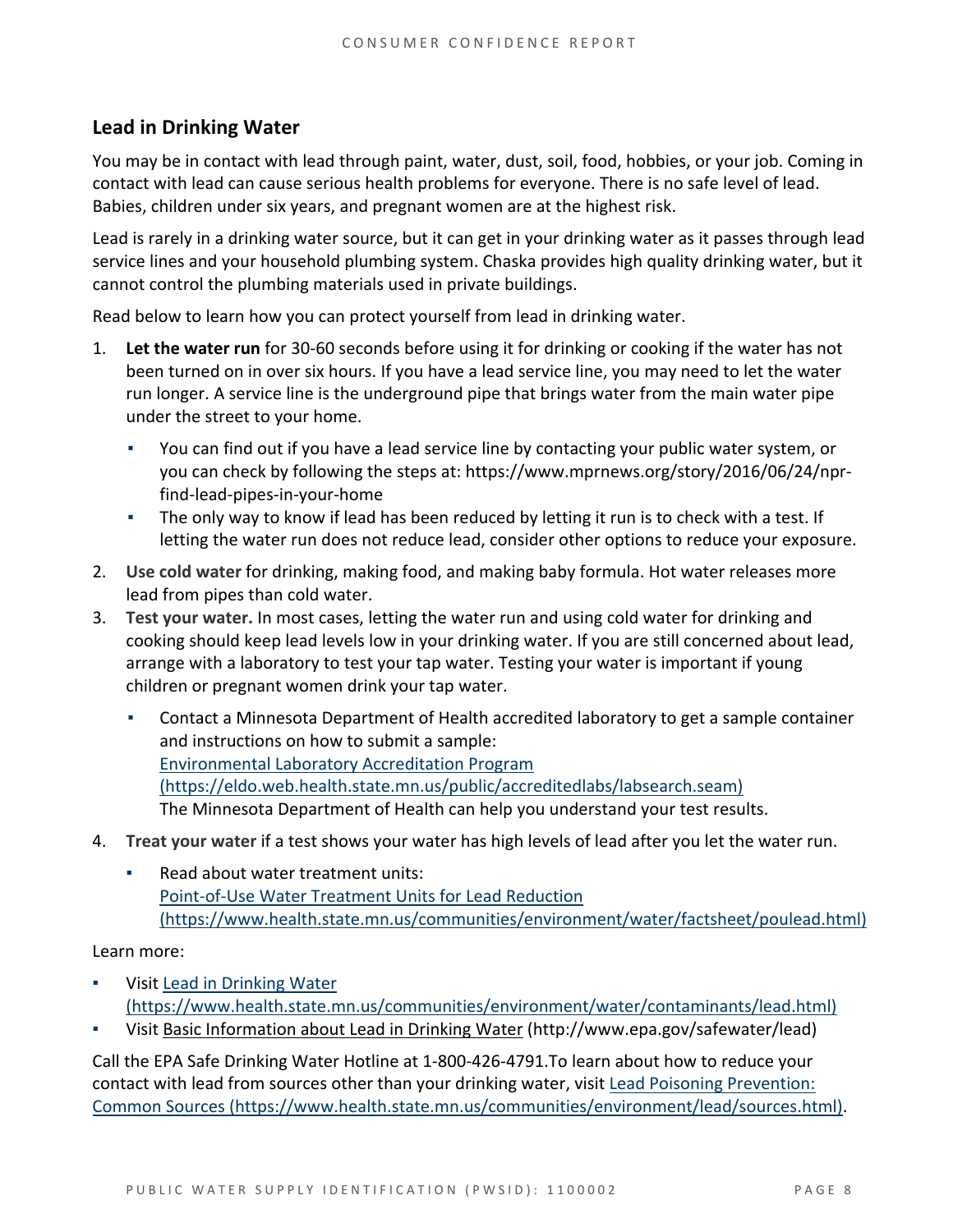# **Help Protect Our Most Precious Resource – Water**

### **The Value of Water**

Drinking water is a precious resource, yet we often take it for granted.

Throughout history, civilizations have risen and fallen based on access to a plentiful, safe water supply. That's still the case today. Water is key to healthy people and healthy communities.

Water is also vital to our economy. We need water for manufacturing, agriculture, energy production, and more. One-fifth of the U.S. economy would come to a stop without a reliable and clean source of water.

Systems are in place to provide you with safe drinking water. The state of Minnesota and local water systems work to protect drinking water sources. For example, we might work to seal an unused well to prevent contamination of the groundwater. We treat water to remove harmful contaminants. And we do extensive testing to ensure the safety of drinking water.

If we detect a problem, we take corrective action and notify the public. Water from a public water system like yours is tested more thoroughly and regulated more closely than water from any other source, including bottled water.

We must use our water wisely. Below are some tips to help you and your family conserve – and save money in the process.

- **•** Fix running toilets—they can waste hundreds of gallons of water.
- **•** Turn off the tap while shaving or brushing your teeth.
- **EXED** Shower instead of bathe. Bathing uses more water than showering, on average.
- **•** Only run full loads of laundry, and set the washing machine to the correct water level.
- **•** Only run the dishwasher when it's full.
- Use water-efficient appliances (look for the WaterSense label).
- Use water-friendly landscaping, such as native plants.
- When you do water your yard, water slowly, deeply, and less frequently. Water early in the morning and close to the ground.
- Learn more
	- Minnesota Pollution Control Agency's Conserving Water webpage (https://www.pca.state.mn.us/living‐green/conserving‐water)

U.S. Environmental Protection Agency's WaterSense webpage (https://www.epa.gov/watersense)

### **Conservation**

Conservation is essential, even in the land of 10,000 lakes. For example, in parts of the metropolitan area, groundwater is being used faster than it can be replaced. Some agricultural regions in Minnesota are vulnerable to drought, which can affect crop yields and municipal water supplies.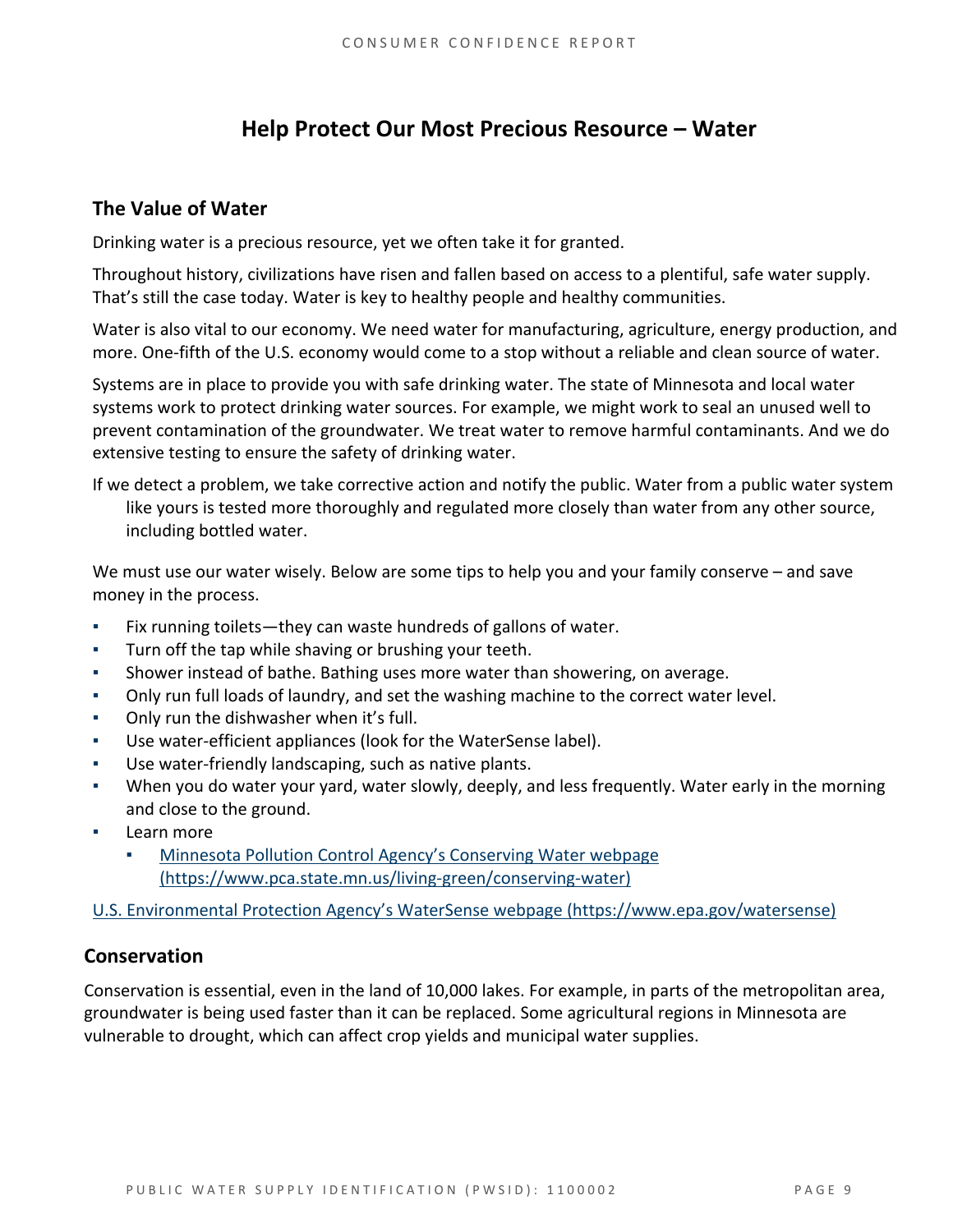Consistent with provisions of a State mandated water conservation plan, and to ensure an adequate water supply for fire protection, Chaska has implemented a **12pm to 4pm sprinkling/irrigation ban** and **odd/even** lawn watering program. This program greatly reduces the City's peak water demand during the heavy usage between **May 1 thru September 30**. Unestablished seed and unrooted sod areas are exempt from the program for 14 days. Violators are subject to a fine.

### **CHASKA'S WELLHEAD PROTECTION PLAN**

The City of Chaska has completed the development of a Wellhead Protection Plan. This plan is designed to protect the groundwater aquifers that supply water to the Chaska's municipal wells. The plan identifies potential sources of contamination that could pollute local groundwater wells and enter the community's water supply. The goal of this plan is help ensure that Chaska continues to provide its residents with a safe and abundant supply of clean drinking water for generations to come.

Wells can become polluted when substances that are harmful to human health get into the groundwater. Water from these wells can become polluted when unwanted substances infiltrate into the aquifers. Fortunately, the City of Chaska's water supply currently meets (and exceeds) all State and Federal drinking water standards. The City regularly samples the water from the wells and provides the results in this document.

Residents can play a role in helping to protect the aquifer. To help us safeguard drinking water, you can do the following:

- Identify land uses and potential sources of contamination on your property (wells, tanks, septic systems, hazardous wastes, etc.). Make sure any potential sources of contamination under your control meet local, state, and federal regulations.
- Seal any unused wells on your property, according to Minnesota Well Code. See the Minnesota Department of Health website https://www.health.state.mn.us/communities/environment/water/wells/sealing/index.html for more information, including information on grants and cost-share programs to assist with well sealing. Owners of active wells should refer to the Well Owner's Handbook at https://www.health.state.mn.us/communities/environment/water/docs/wells/construction/handb ook.pdf for proper construction, maintenance, and sampling information.
- Use hazardous products only as directed and dispose of them properly when no longer needed. Visit the Carver County website at https://www.co.carver.mn.us/departments/public‐ services/environmental-services/environmental-center for information on handling and disposal of wastes, including information on the household hazardous waste collection facility, located in here in Chaska.
- Avoid over-fertilization of your lawns and gardens. Visit the University of Minnesota Extension website at https://extension.umn.edu/lawn-care/fertilizing-lawns for more information.
- Report spills (or illegal dumping) of hazardous wastes, fuels, or chemicals to law enforcement.

 If you wish to view a copy of the Wellhead Protection Plan, contact the Water and Sewer Department at (952) 448‐4335.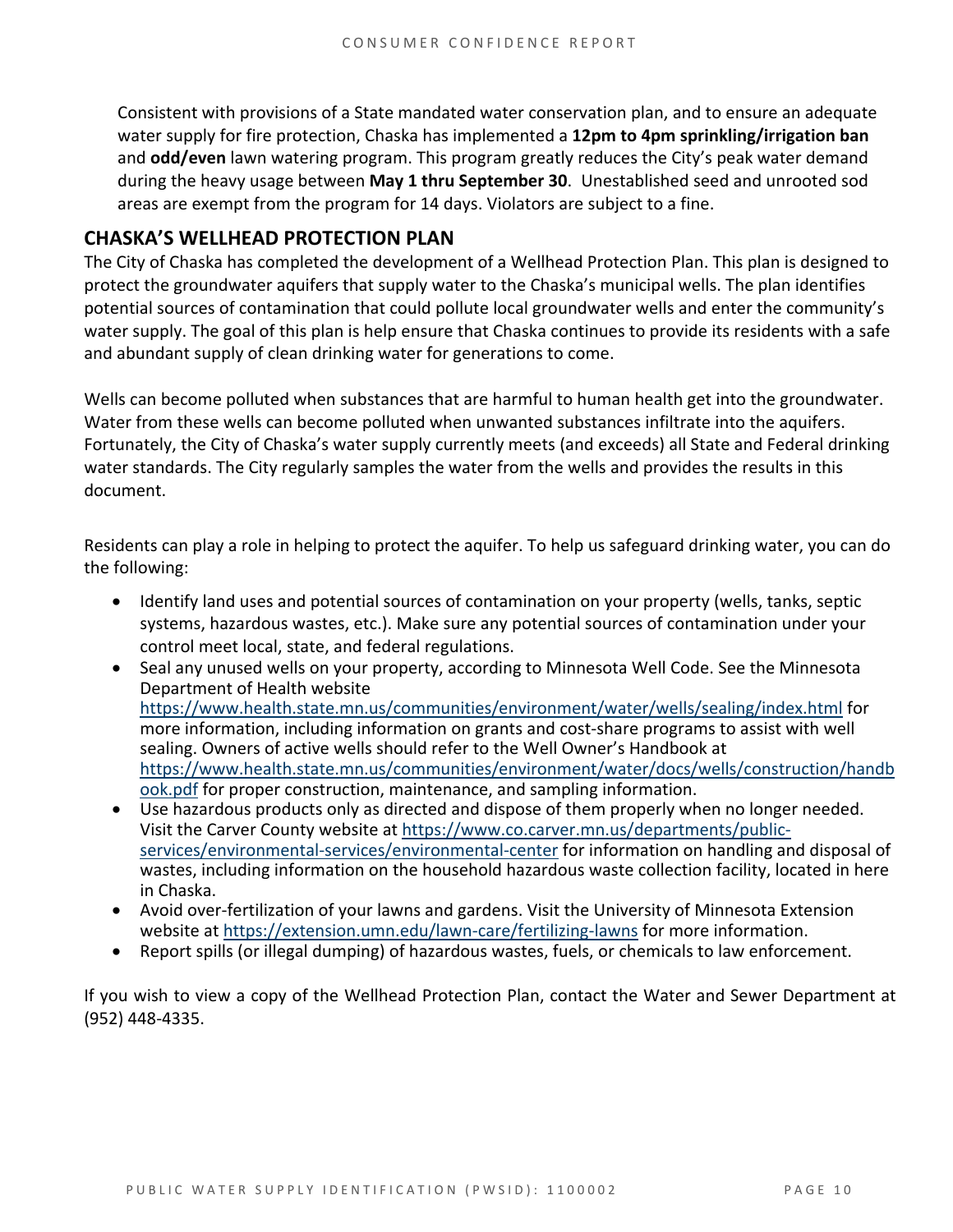# **You Can Prevent Pollution**

Many of our daily activities contribute to the pollution of Minnesota's surface water and groundwater. You can help protect these drinking water sources by taking the following actions:

- Lawn and property:
	- **EXEC** Limit use of herbicides, pesticides, and fertilizers on your property.
	- ▪ Keep soil in place with plants, grass, or rocks.
	- Cover temporary piles of dirt with a tarp or burlap sack.
	- ▪ Keep leaves and grass off of streets and sidewalks.
	- **•** Maintain any septic systems, private wells, and storage tanks to prevent leaks. Seal any unused wells.
- Out-of-date medications: Never flush unwanted or out-of-date medications down the toilet or sink. Always take them to a waste disposal or prescription medication drop‐off site. More information is available at Managing unwanted medications (www.pca.state.mn.us/living‐green/managing‐ unwanted‐medications)
- **EXECT Hazardous materials: Safety store hazardous materials such as paint, batteries, herbicides,** pesticides, and pool chemicals. Dispose of them at a proper waste disposal facility or drop-off event. Do not dump down storm drains, sink or onto your land. Learn more at: Keep hazardous waste out of the garbage (http://www.pca.state.mn.us/featured/keep‐hazardous‐waste‐out‐garbage).
- **•** Pet waste: Pick up after your pet and put waste in the trash.
- **Trash: Seal trash bags and keep litter out of the street.**
- Winter ice removal: Chemicals used to break up the ice are called deicers or anti-icers. They can be harmful to the environment, corrosive to driveways and sidewalks and harmful to plants, pets and humans. Always shovel first, and then only apply deicers/anti-icers lightly if needed. Learn more at 10 smart salting tips to protect Minnesota waters (https://www.pca.state.mn.us/featured/10‐ smart‐salting‐tips‐protect‐minnesota‐waters).
- **EXECT** Keep an eye out for car and motor fluids: Seal or repair any fluid leaks that could run off onto streets and into storm drains. Take used motor oil or other fluids to a neighborhood drop-off site.
- ▪ Be a water advocate: Spread the word; get involved. There are many groups and individuals working to protect water across Minnesota.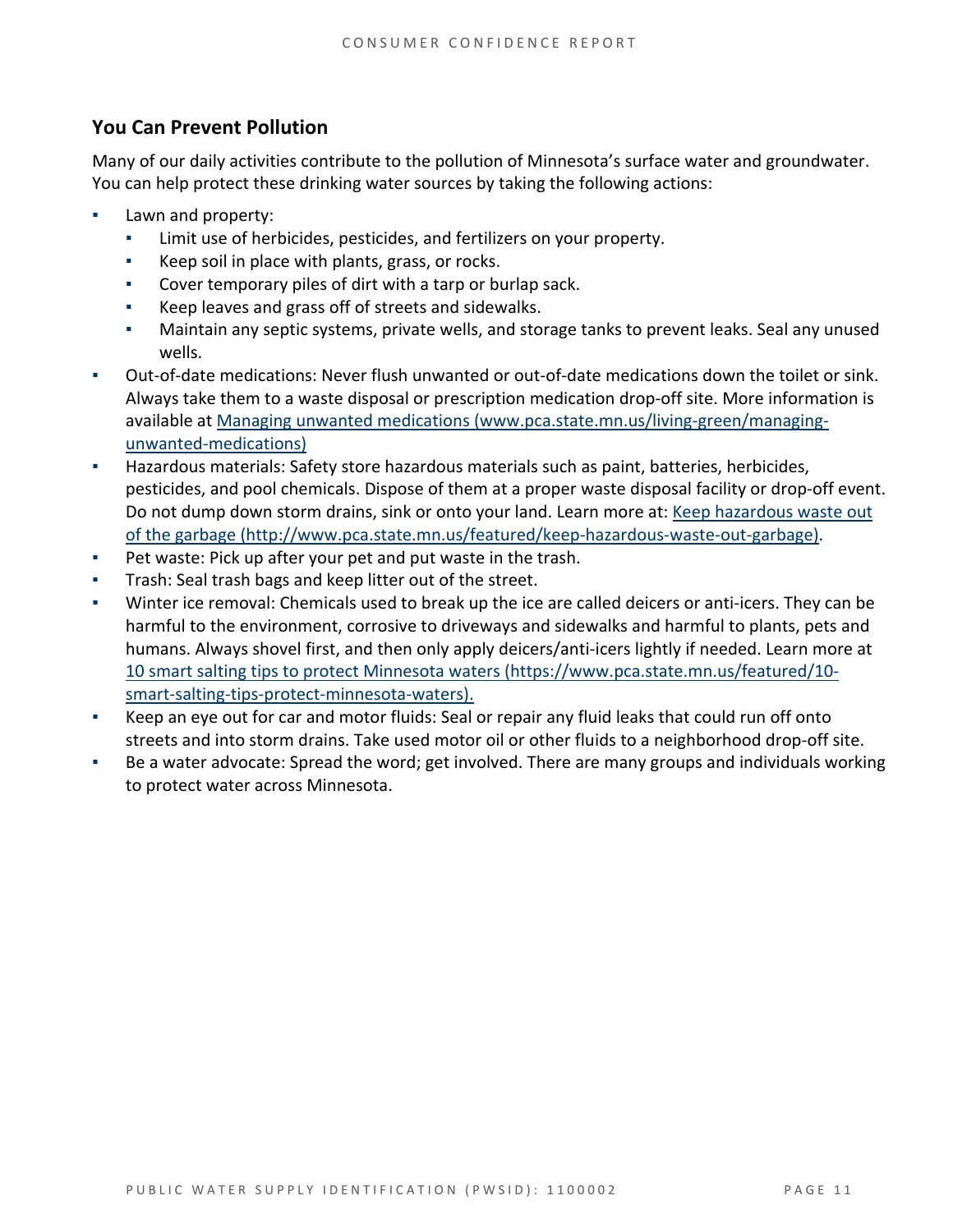# **Reduce Backflow at Cross Connections**

Bacteria and chemicals can enter the drinking water supply from polluted water sources in a process called backflow. Backflow occurs at connection points between drinking water and non‐drinking water supplies (cross connections) due to water pressure differences.

For example, if a person sprays an herbicide with a garden hose, the herbicide could enter the home's plumbing and then enter the drinking water supply. This could happen if the water pressure in the hose is greater than the water pressure in the home's pipes.

Property owners can help prevent backflow. Pay attention to cross connections, such as garden hoses.

The Minnesota Department of Health and American Water Works Association recommend the following:

- ▪ Do not submerge hoses in buckets, pools, tubs, or sinks.
- ▪ Keep the end of hoses clear of possible contaminants.
- ▪ Do not use spray attachments without a backflow prevention device. Attach these devices to threaded faucets. Such devices are inexpensive and available at hardware stores.
- ▪ Use a licensed plumber to install backflow prevention devices.
- **■** Maintain air gaps between hose outlets and liquids. An air gap is a vertical space between the water outlet and the flood level of a fixture (e.g. the space between a wall-mounted faucet and the sink rim). It must be at least twice the diameter of the water supply outlet, and at least one inch.
- **•** Commercial property owners should develop a plan for flushing or cleaning water systems to minimize the risk of drawing contaminants into uncontaminated areas.

### **Home Water Treatment**

#### Overview

Most Minnesotans, whether they drink from a public water supply or a private well, have drinking water that does not need treatment for health protection. Water treatment units are best for improving the physical qualities of water—the taste, color, or odor.

 If you decide to install a home water treatment unit, choose a unit certified and labeled to reduce or remove the substance of concern. If there is more than one substance you want to remove from your water, you may need to combine several treatment processes into one system.

Even well‐designed treatments systems can fail. You should continue to test your drinking water after you install a treatment unit. All home water treatment units need regular maintenance to work correctly. Regular maintenance may include changing filters, disinfecting the unit, or cleaning scale buildup. Always install, clean, and maintain a treatment unit according to the manufacturer's recommendations.

Learn more at Home Water Treatment (https://www.health.state.mn.us/communities/environment/water/factsheet/hometreatment.html)